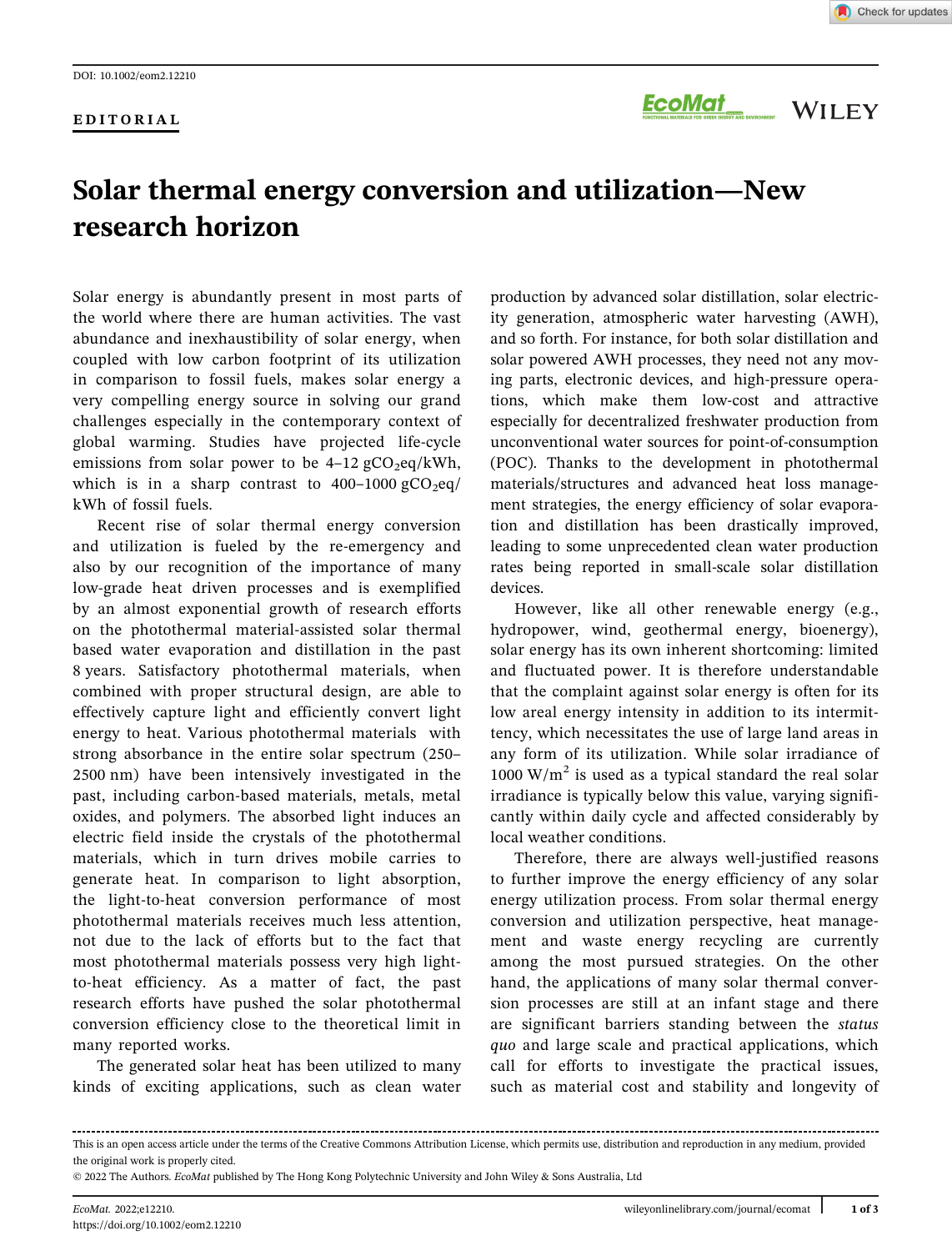# 2 of 3 WII FY **ECOMat**

the operation. Last but not the least, identifying new and niche applications for the painstakingly generated solar heat that maximizes its value and that outperforms its conventional counterparts is a new research horizon.

With this general background, we are pleased to present to you this special issue on Solar Thermal Energy Conversion and Utilization, which assembles 8 research articles and 4 reviews. These papers cover topics from the effective and/or low-cost photothermal functional materials/structures (Alketbi, S. et al.; Wang, Y. et al.; Guo, S. et al.; Hu, Y. et al.; Singh and Guo) to advanced and forward looking applications: autonomous solar ocean farm (Guo, S. et al.), freshwater production from soil moisture (Zhang, M. et al.), volatile organic compound (VOC) removal during solar distillation (M, J. et al.), photothermal hydrogen production (Zhang, T. et al.), solar-driven soil decontamination (Wu, P. et al.), stable solar evaporation of brine (Kunjaram, U. et al.), brine treatment with controlled salt excretion (Xia, Y. et al.), and solar receivers for concentrated solar power generation (Nie, F. et al.). It is our sincere hope that this special issue can be of help to our readers for them to gasp the latest developments in the field and it would inspire more passions in them to devote themselves to this important endeavor.

## CONFLICT OF INTEREST

The authors declare no conflict of interest.

Peng Wang<sup>1,2</sup> Jia Zhu<sup>3</sup>

 $^1$ Department of Civil and Environmental Engineering, the Hong Kong Polytechnic University, Hung Hom, Hong Kong  $^2$ Water Desalination and Reuse Center, Division of Biological and Environmental Science and Engineering, King Abdullah University of Science and Technology, Thuwal, Saudi Arabia

<sup>3</sup>National Laboratory of Solid State Microstructures, College of Engineering and Applied Sciences, Jiangsu Key Laboratory of Artificial Functional Materials, Frontiers Science Center for Critical Earth Material Cycling, Nanjing University, Nanjing, China

#### Correspondence

Peng Wang, Department of Civil and Environmental Engineering, The Hong Kong Polytechnic University, Hung Hom, Hong Kong. Email: [peng1.wang@polyu.edu.hk](mailto:peng1.wang@polyu.edu.hk)

Jia Zhu, National Laboratory of Solid State Microstructures, College of Engineering and Applied Sciences, Jiangsu Key Laboratory of Artificial Functional Materials, Frontiers Science Center for Critical Earth Material Cycling, Nanjing University, Nanjing, China. Email: [jiazhu@nju.edu.cn](mailto:jiazhu@nju.edu.cn)

### AUTHOR BIOGRAPHIES



Peng Wang is a faculty member at The Hong Kong Polytechnic University and King Abdullah University of Science and Technology (KAUST) in Saudi Arabia. His research interest is in advanced technologies for sustainable water-energy-food nexus. He has published three academic books and more than 110 peer-reviewed papers

in prestigious journals, including Nature Sustainability, Nature Communications, Joule, Energy and Environmental Science, ES&T, JACS, Angew Chemie, and so forth. Dr. Wang obtained his bachelor in Environmental Science at Nanjing University, received his MS from Sun-Yat Sen University, and PhD from University of California, Santa Barbara (UCSB). He joined KAUST in 2009 as a founding faculty member and was the program chair of Environmental Science and Engineering at KAUST from 2013 to 2017. He currently serves as a member of Advisory Committee to Water Supply of Hong Kong. Dr. Wang is the Fellow of Royal Society of Chemistry (FRSC). He received "Distinguished Alumni Award" from Zijin Quanxing Environmental Foundation of Nanjing University in 2021. He was the recipient of the 9th Prince Sultan bin Abdulaziz International Prize for Water (PSIPW) in the category of alternative water resources (2020). He received the Nanova Frontier Research Award from the Chinese-American Professors in Environmental Engineering and Science (CAPEES) in 2020. He serves as an Executive Editor and Associate Editor of Environmental Science & Technology (ES&T).



Jia Zhu is a Professor at College of Engineering and Applied Sciences, Nanjing University. His scientific research interest is in the area of nanophotonics and nanoscale heat transfer. Dr. Zhu obtained his bachelor in Physics at Nanjing University, received his MS and PhD in Electrical Engineering from

Stanford University. He worked as a postdoctoral